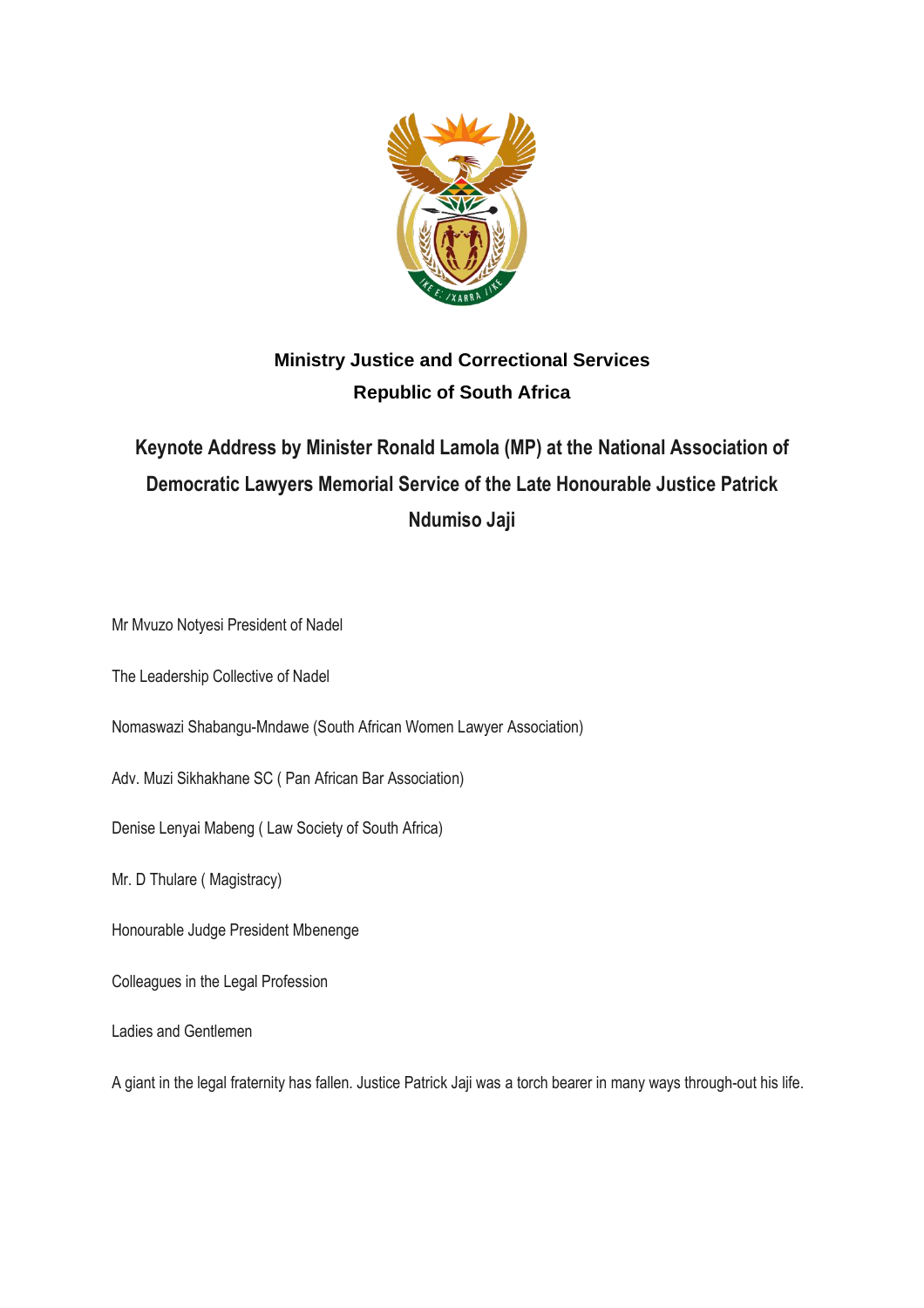In him, we saw a leader who consistently advocated for those who would have been consciously or unconsciously side-lined by a system which was designed to exclude Africans, black in particular.

In him we saw a leader who redefined almost everything he touched. As a firm advocate of the Freedom Charter, he at times referred to its text to chastise those who sought to project a narrow anti-African agenda. In his own words, he said the perception that foreigners take jobs reserved for locals is misplaced and anti-African.

## He said: '**This perception is fuelled by those who demonstrate hatred for foreigners of African descent. In any event, the Freedom Charter stipulates that the country belongs to all who live in it. The Constitution too, entrenches protections for all in South Africa.**'

Through-out his short but extremely impactful life, Justice Jaji embraced the principle of reconstructing South Africa so that it can truly embody the ethos of the Freedom Charter which finds expression in a society which is nonracist, non-sexist and prosperous.

There is no doubt in my mind that we have not only lost a judge, but we have lost an activist. He cut his social justice activism teeth at a young age. He belonged to a generation that confronted apartheid's brutality determined to shape a just and democratic South Africa. A South Africa which will open opportunities for all its citizens more in particular his generation, which was deprived opportunities to prosper and excel in their country of birth.

Political activism defined him and his generation, they acquired education in circumstances that were to a larger extent not conducive for black learners and students. He forced his way to the legal profession even though the system was designed in a way that sought to exclude black people.

In the fight against apartheid, he chose a side which was not fashionable. In his youth, the Congress of South Africa Students and the South African National Student Congress benefitted greatly from his aspirations for a free and fair South Africa. He was prominent in students activities in the then University of Durban Westville in the 80s and he became a founding member of the South African Student Congress. SASCO then mobilized students and cemented the role of students in the national political struggle in South Africa. SASCO stands today on the strength and vigour of his intellectual prowess.

Like many great legal activists, his work and presence in our communities was not confined to court applications and court processes. He gave the law an extended application, and understood the intersection between politics and the law.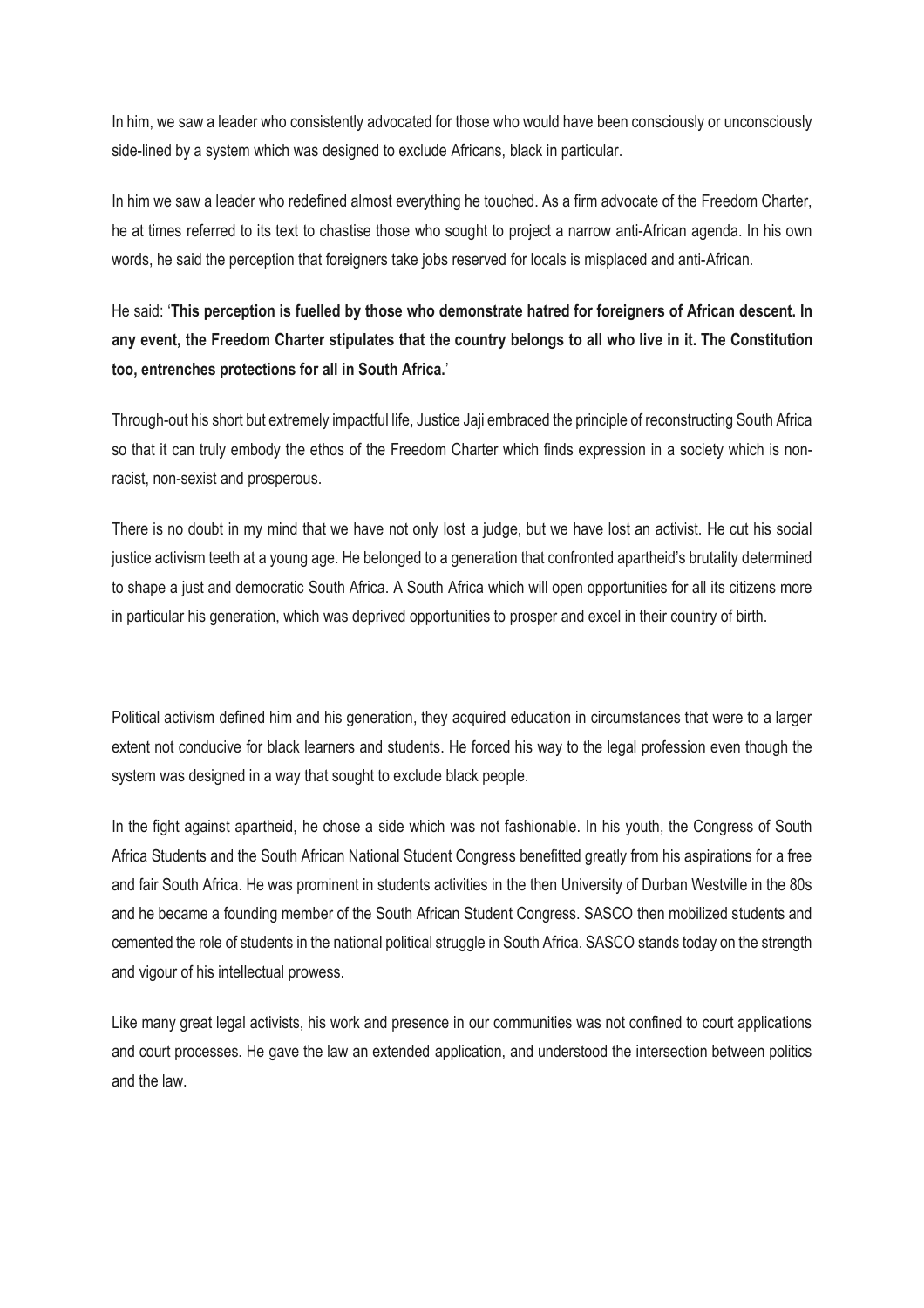His commitment to justice and a transformed South African can be seen in a judgment he wrote in the matter of Seoe and others v Deputy Director of Public Prosecutions. His judgement made this observation:

"*Corruption has been a cancer to the body of South Africa since time immemorial" and that on "a daily basis, the state from different departments, provinces and municipalities is strenuously faced to contend with these types of matters. These involve officials and other closely connected individuals. Whistleblowers and upright officials have not escaped the wrath of those involved in these activities. Clearly, the public interest is that those involved should be prosecuted and these matters be disposed of in open courts*."

In our immediate context we have noted allegations of corruption which relate to the Covid-19 pandemic. Through the Special Investigation Unit we will issue a proclamation widen the current investigations which are taking place in Gauteng. We have every intention to ensure that those amongst us who abandon their conscious are held to account.

In his memory and many other legal activists who believed that our constitution is a transformative document and should be interpreted as such, we shall honour his call for honesty and interpret section 174 (2) which dictates that "*the need for the judiciary to reflect broadly the racial and gender composition of South Africa must be considered when judicial officers are appointed"*

In line with this section, the Department of Justice and Constitutional Development has finalised a guideline for the appointment of acting judges which seeks to deliberately entrench this principle in the appointment process of acting judges. Our consultations with the heads of courts and the legal profession are ongoing.

This we do to give effect to the open and democratic society that Justice Jaji understood so well and advocated for. Through-out his career, his commitment to the rule of law and a democratic society more than personal enrichment is what set him apart in society. So much so that he was an individual who deemed beyond reproach and worthy of serving on the bench.

We also welcome the consultative document issue by the legal practice council which seeks to set an objective criteria for silk status. This a critical step that opens up certain practices within the profession to transparency and broader reforms.